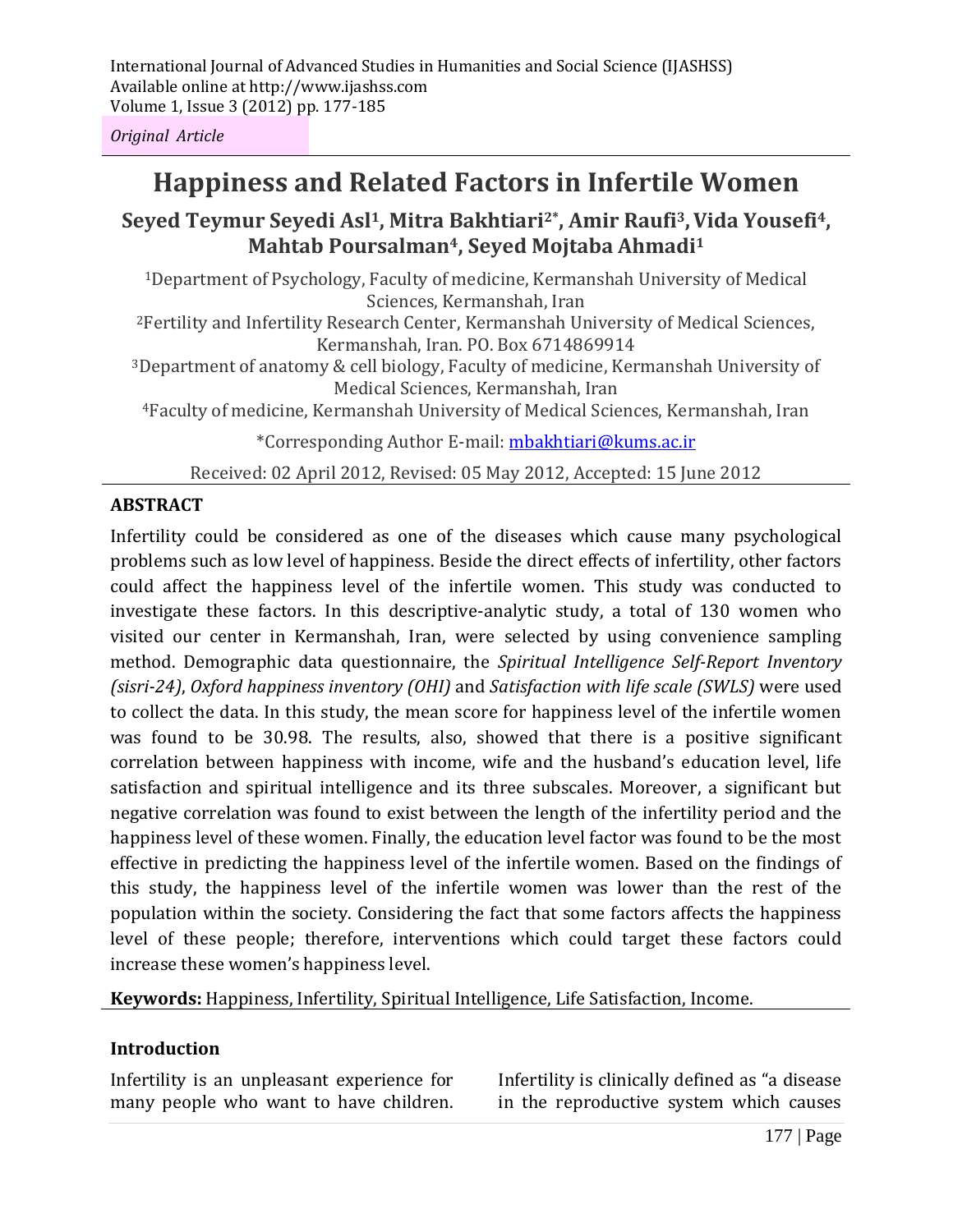failure to achieve a clinical pregnancy after one year or more after having regular sexual intercourse without any protection" (Zegers-Hochschild et al., 2009).This disease is a common problem all over the world. Based on the publications, as of 2007, 72.4 million women are infertile in the world (Boivin et al., 2007). Worldwide rates of infertility range from 5 to 30 percent and affect about 12 percent of the population who have reached the age of productivity (Hall & Burt, 2012).

Infertility is not just a physical problem; however, it is regarded as a biopsychosocial crisis (Van den Broeck et al,. 2010). It is known that many problems and disorders are related to infertility. It seems that due to the psychological factors and social pressures, the negative effects of infertility on women are more than men. In a prevalent Italian study, 14.7 percent of the infertile women and just 4.7 percent of infertile men had anxiety symptoms. Moreover, the same study showed that 17.9 percent of the infertile women and 6.9 percent of the infertile men displayed symptoms of depression (Chiaffarino et al., 2011). In a Chinese study, the results showed that when both of the couple are infertile, marital and sexual satisfaction in wives is less than the husbands(Lee et al., 2001).

Moreover, 20.7 percent of the infertile women had criteria of eating disorder at one point in their life. This is 5 times more than its lifetime prevalence rate in the U.S. (Freizinger et al., 2010). The women with primary infertility, in comparison with fertile women, have lower scores in healthrelated quality of life and sexual function (Hassanin et al., 2010). These women, in comparison with the fertile women, display higher number of psychiatric disorders, especially adjustment disorder with mixed anxiety and depressed mood and binge eating disorder (Sbaragli et al., 2008). In addition, their mental disturbances are more severe than the fertile women (Jamilian et al., 2011). With regard to past studies, infertile women experience many psychological disorders. Psychological problems in addition to other effects of infertility can reduce subjective well-being and happiness in these people. Some factors may be having positive effect on happiness of infertile women. One of these factors can be spirituality and especially spiritual intelligence.

One of several types of intelligence is spiritual intelligence and it can be developed relatively independently. This intelligence also can help a person to differ reality from Illusion (Vaughan, 2002). Spiritual intelligence combines the concepts of "spirituality" and "intelligence" in a new concept and it makes whole and gives integrity (Bagheri et al., 2010). Researches show that there is a positive correlation between spirituality and religion with people's mental health. In a study, the results showed that there is a significant positive relationship between marital satisfaction and religious attitudes (Hosseini Dowlatabadi et al,. 2013). A study which was conducted on 12643 Hungarians, showed that those who practiced religion had a better mental health (Konkolÿ Thege et al., 2012). Moreover, a negative correlation between depression and anxiety with spiritual wellbeing was reported (Kandasamy et al., 2011). The results of another study showed that there is a relationship between levels of life satisfaction and spirituality (Brillhart, 2005)**.** In addition, existential And Religious Well-Being significantly predict life satisfaction (Jafari et al., 2010). In an Iranian study on 125 nurse, results showed significant correlation between spiritual intelligence and happiness (Bagheri et al., 2010). It is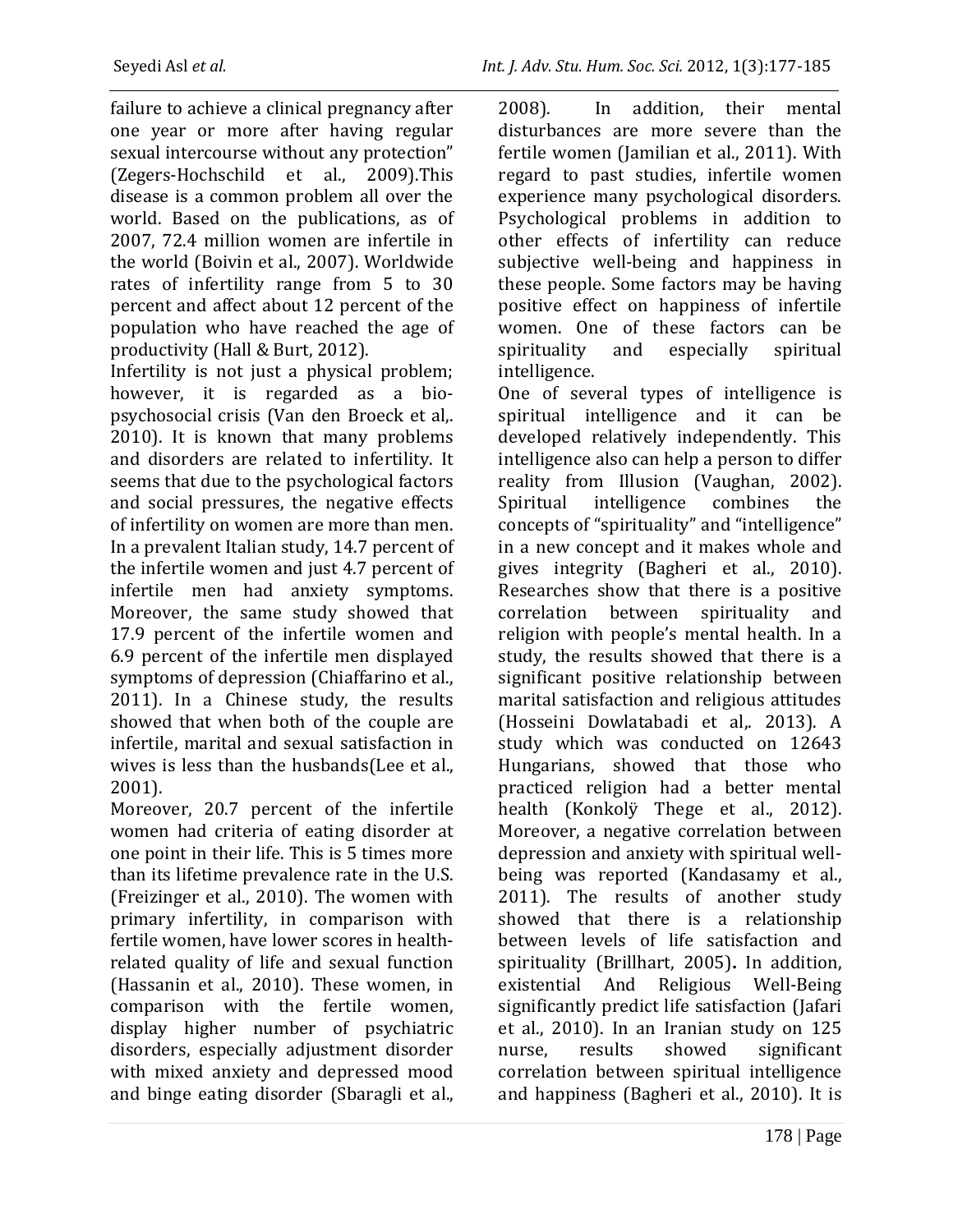obvious; many other factors may relate to infertile women happiness.

Life satisfaction is a cognitive and judgmental process and this judgment is based on comparison of Individual circumstances with an appropriate standard (Diener et al., 1985). In a study which was conducted by Callan& Hennessey (1988), it was found that the infertile women were less satisfied with their lives than the fertile ones. Since concept of life satisfaction is one of the components of happiness (Argyle & Lu, 1990), relation between them is probable. A positive correlation between happiness and life satisfaction was reported in 2008 (Singh & Jha, 2008). Results of the past studies showed a positive relationship between income and happiness (Ball & Chernova, 2008), and education and happiness (Chen, 2012). Furthermore, the age of infertile women and infertility duration may be important factors in predict of happiness in this people.

Considering the fact that the infertile women are prone to various types of mental disorders and mental health problems, conducting research in this area is a necessity. Moreover, since no study was found to have been conducted on the happiness level of the infertile women and the factors affecting their happiness, this study aimed to investigate the issue.

## **Material and methods**

## **Procedure and Participants**

In this descriptive-analytic study, a total of 130 women who visited our center between May and September 2012 were selected by using convenience sampling method. The selected participants signed a written consent form before the questionnaire was given to them. The women's age ranged from 17 to 51 (mean=32.03, SD=5.15). The husbands'

age mean was 36.82 with SD 7.01. 29.2 percent (38 people) had elementary education, 22.3 percent (29 people) had completed junior high, 33.1 percent (43 people) had high school education and 15.4 percent (20 people) had university education. Mean of the duration of infertility in these women was 8.32 with SD 5.22, also the lowest was 1 and the highest was 20 years.

## **Instruments**

**Demographic data questionnaire:** in this questionnaire, there were questions related to factors such as: age, husband's age, income, and duration of infertility, education level and the husband's education level.

**The Spiritual Intelligence Self‐Report Inventory (sisri-24):** this questionnaire contained 24 questions and was designed to measure the spiritual intelligence. Each item scored between 0 and 4. The possible scores in this scale were between 0 and 96 and consisted of four subscales as follows: Critical Existential Thinking (CET) with 7 items, Personal Meaning Production (PMP) with 5 items, Transcendental Awareness (TA) with 7 items and Conscious State Expansion (CSE) with 5 items. These items had an alpha value of 0.92. Furthermore, the "Individual subscales of CET, PMP, TA, and CSE displayed adequate alpha coefficients, 0.78, 0.78, 0.87, and 0.91, respectively. These analyses suggest excellent psychometric properties of the SISRI-24 (King & DeCicco, 2009).

**Oxford happiness inventory (OHI):** Oxford happiness inventory in 1989 was built by Argyle, Martin, &Crossland. This questionnaire has 29 items that each item has 4 states and scores range from 0 to 3 (Hills & Argyle, 2002). For the Iranian population, alpha was 0.91 for this questionnaire and its other properties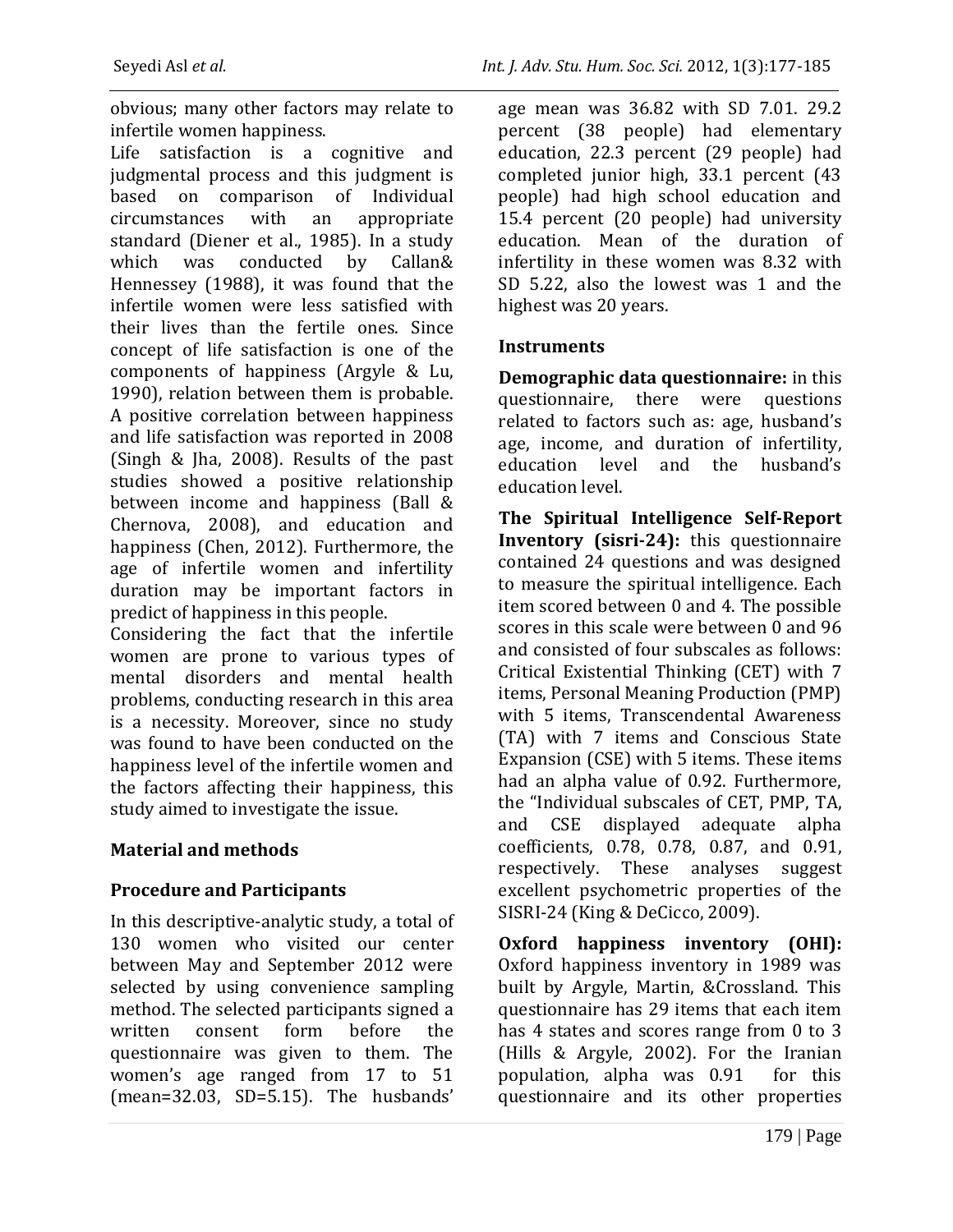were appropriate (Alipour & Agah Heris, 2007).

**Satisfaction with life scale (SWLS):** Satisfaction with life scale was built by Diener and et al in 1985 (Diener, et al., 1985). This scale is a widely used tool for measuring subjective well-being. This scale has 5 items and each item, using the likert scale, with scores ranging from 1 to 7 (Wu et al., 2009). In Iranian population, alpha was 0.83 and the test-retest validity was 0.69 (Bayani, et al., 2007).

## **Statistical analysis**

education<sup>b</sup>

To analyze the data, descriptive statistics such as means, standard deviation, frequency and percentages were used. To study the association between the demographic variables, life satisfaction and spiritual intelligence with the happiness level of infertile women, Pearson and Spearman correlation was used. In other words, the Pearson Correlation was used for the normally distributed data, and the Spearman Correlation was used for the others. Furthermore, to find out which one of the variables has the highest capability to predict the happiness level, step-wise regression was used. Ultimately, to compare the happiness level between the infertile women and the rest of the population, one sample t-test was used.

#### **Results**

The first result from this study was the mean score of happiness in infertile women, 30.98 with SD of 13.27;in a prior study, the mean score of the Iranian participants in OHI was 42.07 (Alipour & Agah Heris, 2007). One-sample t-test showed a statistically significant difference between happiness in infertile women and the Iranian participants ( $t=9.07$ ,  $p<0.001$ ).

The results showed that there is a positive significant correlation between happiness with income, wife and the husband's education level, life satisfaction and spiritual intelligence and its three subscales. There is also a negative significant correlation between happiness and duration of infertility. However, there was no significant correlation between the ages of the infertile women and *SISRI*  Critical Existential Thinking subscale and their happiness level (table 1).

**variable R** *P* **value variable R** *P* **value** age<sup>a</sup> -0.116 0.215 Critical Existential Thinking<sup>a</sup> 0.141 0.144 Infertilityduration<sup>a</sup> -0.236 0.010 Personal Meaning Production<sup>a</sup> 0.474 p<0.001 income<sup>a</sup> 0.302 0.001 Transcendental Awareness<sup>a</sup> 0.314 0.001 Education<sup>b</sup> 0.476 p<0.001 Conscious state expansion<sup>a</sup> 0.370 p<0.001

husband's<br>
0.404 p<0.001 Total spiritual intelligence score<sup>a</sup> 0.407 p<0.001

**Table 1.** Correlation between infertile women's happiness level with demographic variables, life satisfaction and spiritual intelligence

SWLS<sup>a</sup> 0.430 p<0.001 aPearson correlation bSpearman correlation SWLS=Satisfaction With Life Scale

To find out which one of the variables provide the highest capability to predict the happiness level, step-wise regression was used. The ability of the variables to predict the variance of happiness was found to be 35 percent. Among the variables, the education variable had the highest prediction capability. The Personal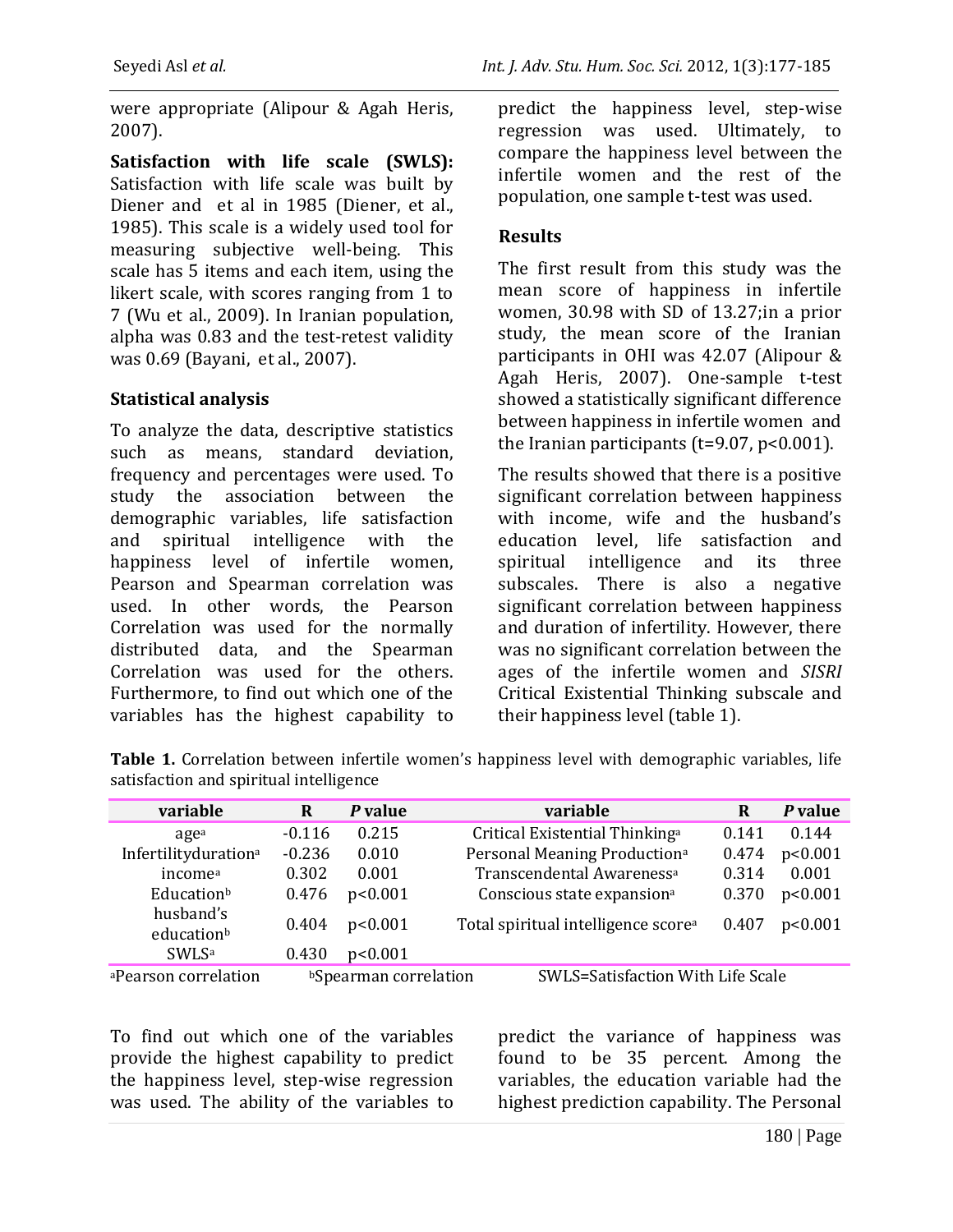Meaning Production subscale of *SISRI* and life satisfaction came after the education factor (Table 2).

| variable   | R     | R-squre | $R_{\rm Adi}$ | <b>Std.Error</b> | <b>Beta</b> |      | P value   |
|------------|-------|---------|---------------|------------------|-------------|------|-----------|
| education  | 0.473 | 0.215   | 0.215         | 10.70            | 0.473       | 5.01 | P < 0.001 |
| education  | 0.568 | 0.322   | 0.307         | 10.06            | 0.362       | 3.84 | P < 0.001 |
| <b>PMP</b> |       |         |               |                  | 0.332       | 3.53 | $P=0.001$ |
| education  | 0.61  | 0.373   | 0.35          | 9.73             | 0.274       | 2.81 | $P=0.006$ |
| <b>PMP</b> |       |         |               |                  | 0.332       | 3.64 | P < 0.001 |
| SWLS       |       |         |               |                  | 0.241       | 2.60 | $P=0.011$ |
|            |       |         |               |                  |             |      |           |

**Table 2.** The result of the step-wise regression analysis for the happiness variable

PMP= Personal Meaning Production SWLS=Satisfaction With Life Scale

## **Discussion**

Infertility which afflicts many in the world, could affect many aspects of the mental health, especially in women, all over the world. Since no research was found on the factors which influenced happiness of the infertile women, this study aimed to investigate the effect of age, the length of infertility, income level, education, life satisfaction and spiritual intelligence on the happiness level of the infertile women. The first thing the findings of the study pointed out to was that the level of these women's happiness was lower than the average level of happiness of the society. Considering the effects of infertility on the other psychological functions such as health-related quality of life, sexual function (Hassanin, et al., 2010) and life satisfaction (Hammarberg, et al., 2001) of the infertile women, it seems that decreased happiness could be infertility's direct and indirect consequences.

The results indicated that the longer the period of infertility, the lower the happiness level of the women. Here, the correlation was significant. With the passing of the time and failure of fertility treatment, these women may experience a higher level of stress. This could contribute to their unhappiness. Moreover, as the duration of the infertility gets longer and the menopause approaches, these people may totally lose the hope for ever getting pregnant; and this, in turn, may lead to lowered happiness in them. In addition to the discussed results, it was found that there is a significant and positive correlation between the income level and the happiness level of the infertile women. The researchers have found out that both the absolute and the relative income increase happiness (Ball & Chernova, 2008).This could be true with the infertile women too. These people spent large sums of money for treatment which could weaken their economic means. On the other hand, some people may not be able to get the needed fertility treatment because of their lack of financial means, or they may stop the treatment midway because their financial condition does not allow them to keep it up.

The results also showed that education was the number one cause of happiness in the infertile women. There also a positive correlation was found between these women and their spouses' education level and the women's happiness level. Chen, in a research in 2012, showed that the people, who receive more education, build more extensive social networks and have greater involvement with a wider world. This type of living has a positive association with happiness (Chen, 2012).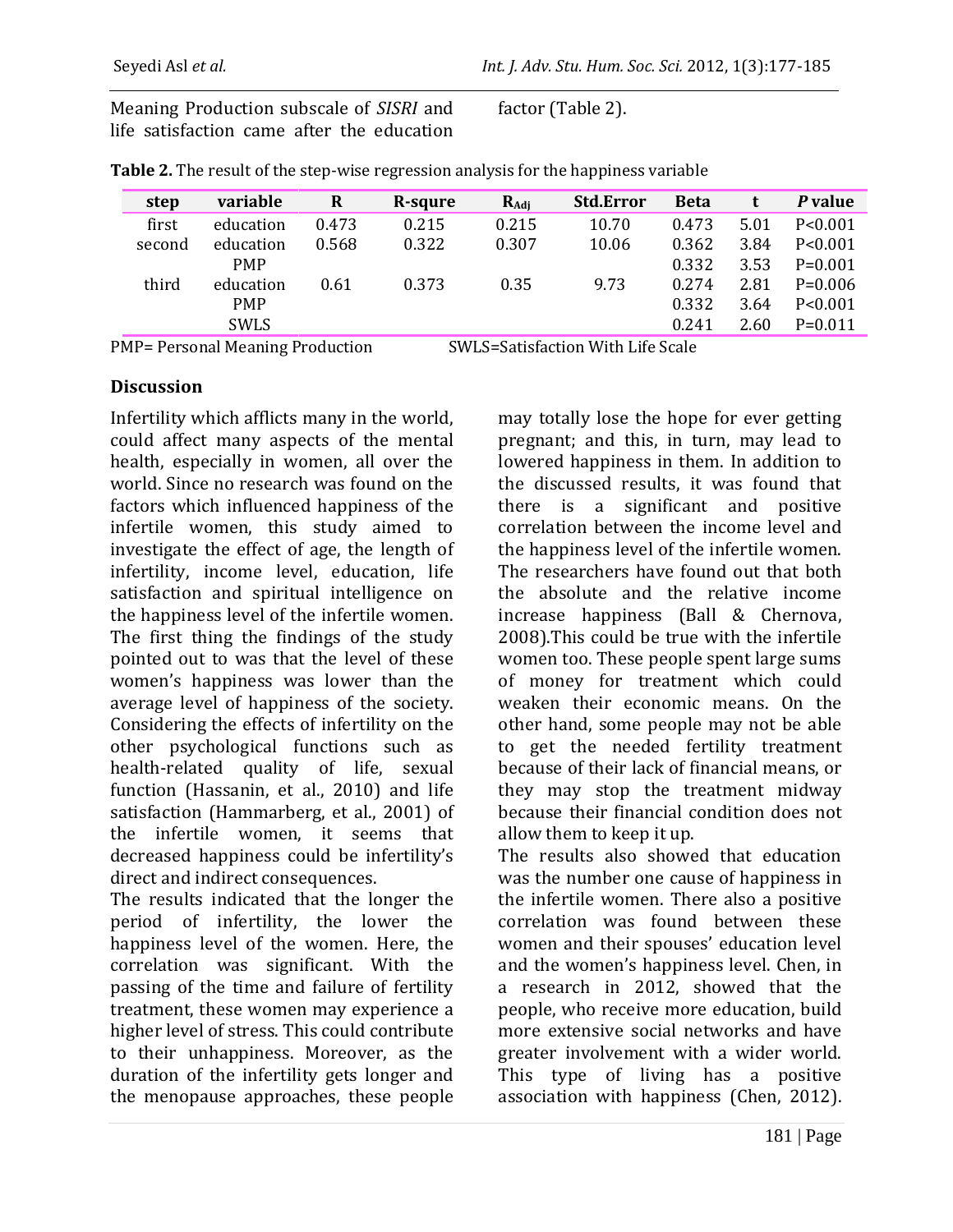In another research, it was shown that education could influence the happiness level both directly and indirectly. Education indirectly influences happiness through improved working conditions and higher income, and directly, it impacts happiness through elevating the selfconfidence and self-estimation which results from acquiring knowledge (Cuñado & de Gracia, 2012). It seems that in Iran those with higher levels of education have a higher income and enjoy better working conditions. Considering the fact that infertile individuals have to spend a great deal of money on their treatment, having a high income could have a huge positive impact on their happiness level.

The third predictor of happiness was found to be life satisfaction. Life satisfaction had a significant and positive correlation with happiness. This finding was in line with the previous research (Singh & Jha, 2008). Happiness has three partly independent components: 1) the frequency and the degree of positive effect, or joy, 2) the average level of satisfaction over a period of time, and 3) lack of negative feelings such as depression and anxiety (Argyle & Lu, 1990). Therefore, life satisfaction is a concept within the bigger concept of happiness, and it is natural for the individuals with a higher level of life satisfaction to enjoy a higher level of happiness in life.

The last finding of this study was that spiritual intelligence and its subscales, with the exception of Critical Existential Thinking, showed a significant and positive correlation with happiness level of the infertile women. In the previous researches on the spiritual intelligence and spirituality, similar results are reported. For example, a positive correlation exists between the happiness in nurses and the spiritual intelligence (Bagheri et al., 2010). Also, this type of intelligence is shown to have a significantly positive association with the quality of life in students and could be used as a predictor (Bolghan-Abadi et al., 2012). Furthermore, a significant and positive correlation is reported between life satisfaction and spiritual well being (Lee, 2011).

The spiritual intelligence is a capability which could play an important role in making spiritual choices that could contribute to the mental health and wellbeing of the individuals (Vaughan, 2002).Those with a higher spiritual intelligence make more suitable choices and adapt well to different conditions. As the result of this, these individuals are capable of maintaining a proper level of happiness in their life. Another finding related to the spiritual intelligence in this study was that the Personal Meaning Production Subscale is the third predictor of happiness level in the infertile women. This component of spiritual intelligence is defined as the capability of forming personal meaning and purpose for all the physical and mental experiences (King & DeCicco, 2009). The infertile women may feel that life has treated them unjustly by depriving them of the natural right of becoming pregnant and a mother. Forming Personal Meaning could help these individuals to, even, find meaning and purpose for this negative aspect of their life and come to terms with it much easier.

# **Conclusion**

Based on the results of the current study, a few points could be made. The first point is that considering the lower level of happiness in the infertile women, any interventions which could improve their mental and emotional health are necessary. The second point is that throughout these interventions, the emphasis must be on factors which could truly affect the happiness level. Again,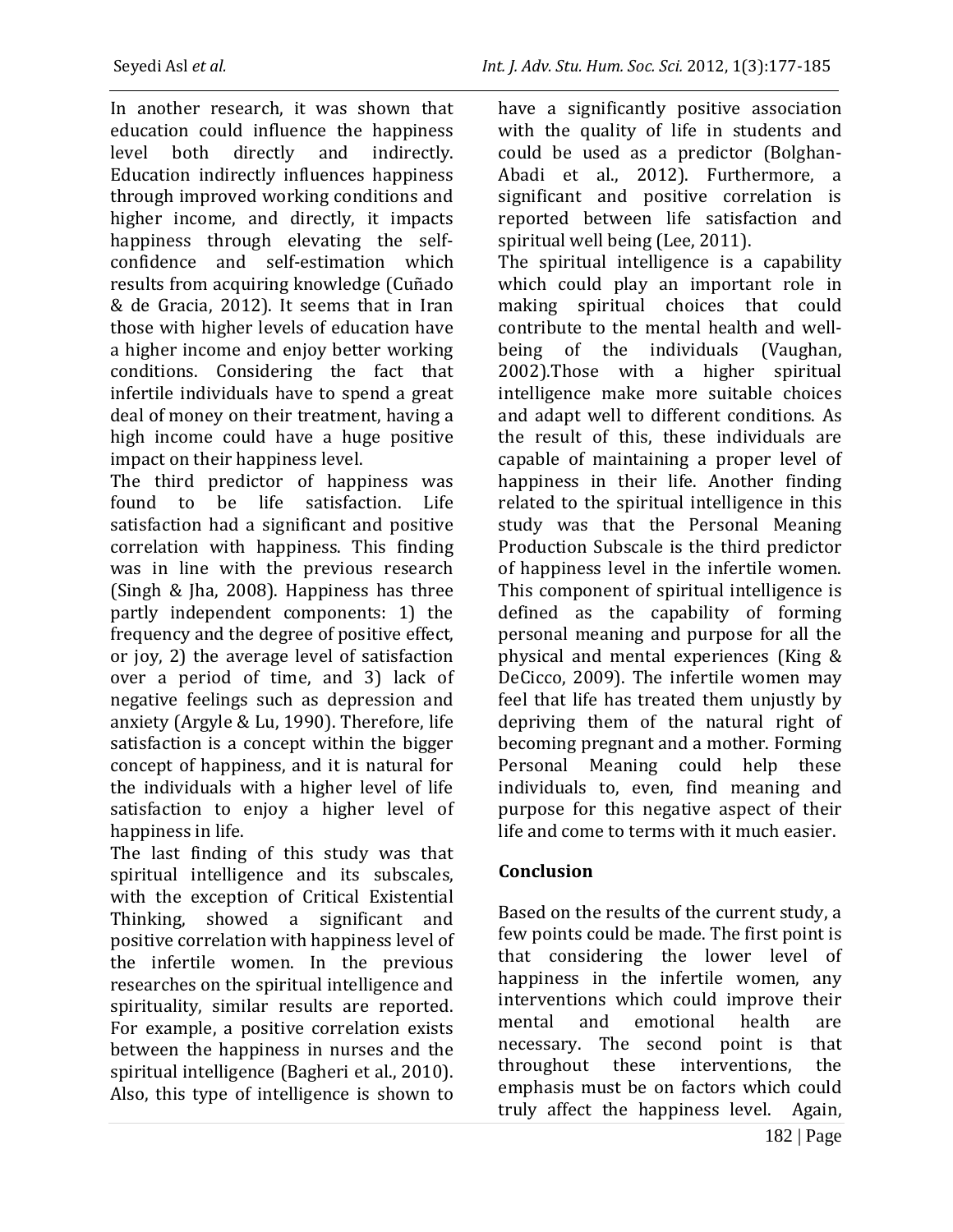based on the findings of this study, it seems that placing emphasis on the spiritual intelligence, spiritual interventions, and elevating life satisfaction could be very influential. Moreover, paying attention to factors such as furthering education of the individuals in the society and improving the infertility treatments could be very effective measures.

## **Limitations and implications**

As in any other research, there were some limitations in this study. The first limitation was that the participants, in this study, were randomly selected from one province in Iran. Therefore, when using the results of this study to deal with other groups, caution is advised. It is hoped that in future research projects this limitation could be eliminated and a more comprehensive study could be conducted using various groups.

The second limitation of this study was that all the influencing factors on the happiness level of infertile women were not considered. Since this study was the first on this issue, further research studies must be conducted to identify the various factors which contribute to the happiness level of the infertile women.

The third issue which must be mentioned here is that throughout the research it was found that some individuals were not able to answer certain questions, especially those related to the spiritual intelligence. As the result of this, a few of the participants were eliminated. This factor could have affected the results of this study. Another issue which should be paid attention to is that developing tools which could be used for all the individuals in the society was felt throughout this study. Considering the fact that the concept of spiritual intelligence is a relatively modern concept, in the future research projects, the researchers should concentrate on developing tools which could be used to measure it.

## **Acknowledgement**

This work was performed in partial fulfillment of the requirements for M.Sc degree of Mr. Seyed Teymur Seyedi Asl, Kermanshah University of Medical Sciences, Kermanshah, Iran, and was financially supported by a grant from Kermanshah University of Medical Sciences office of Vice Chancellor for Research, Kermanshah, Iran.

I use this opportunity to thank and extend my gratitude to all the people and organizations, especially the administration of the Motazedi Hospital of Kermanshah and its infertility treatment ward, which without their help, cooperation and contribution this study would have been impossible.

## **References**

Alipour A., Agah Heris, M. (2007). (Reliability and validity of the oxford happiness inventory among iranian [Persian]). *Journal of Iranian Psychologists, 3*(12), 287-298.

Argyle M., Lu L. (1990). The happiness of extraverts. *Personality and Individual Differences, 11*(10), 1011-1017.

Ball R., Chernova K. (2008). Absolute Income, Relative Income, and Happiness. *Social Indicators Research, 88*(3), 497-529.

Bayani A.A., Koocheky A.M., Goodarzi H. (2007). [The reliability and validity of the satisfaction with life scale (Persian)]. *Journal of Iranian Psychologists, 3*(11), 259-265.

Boivin J., Bunting L., Collins J.A., Nygren K.G. (2007). International estimates of infertility prevalence and treatment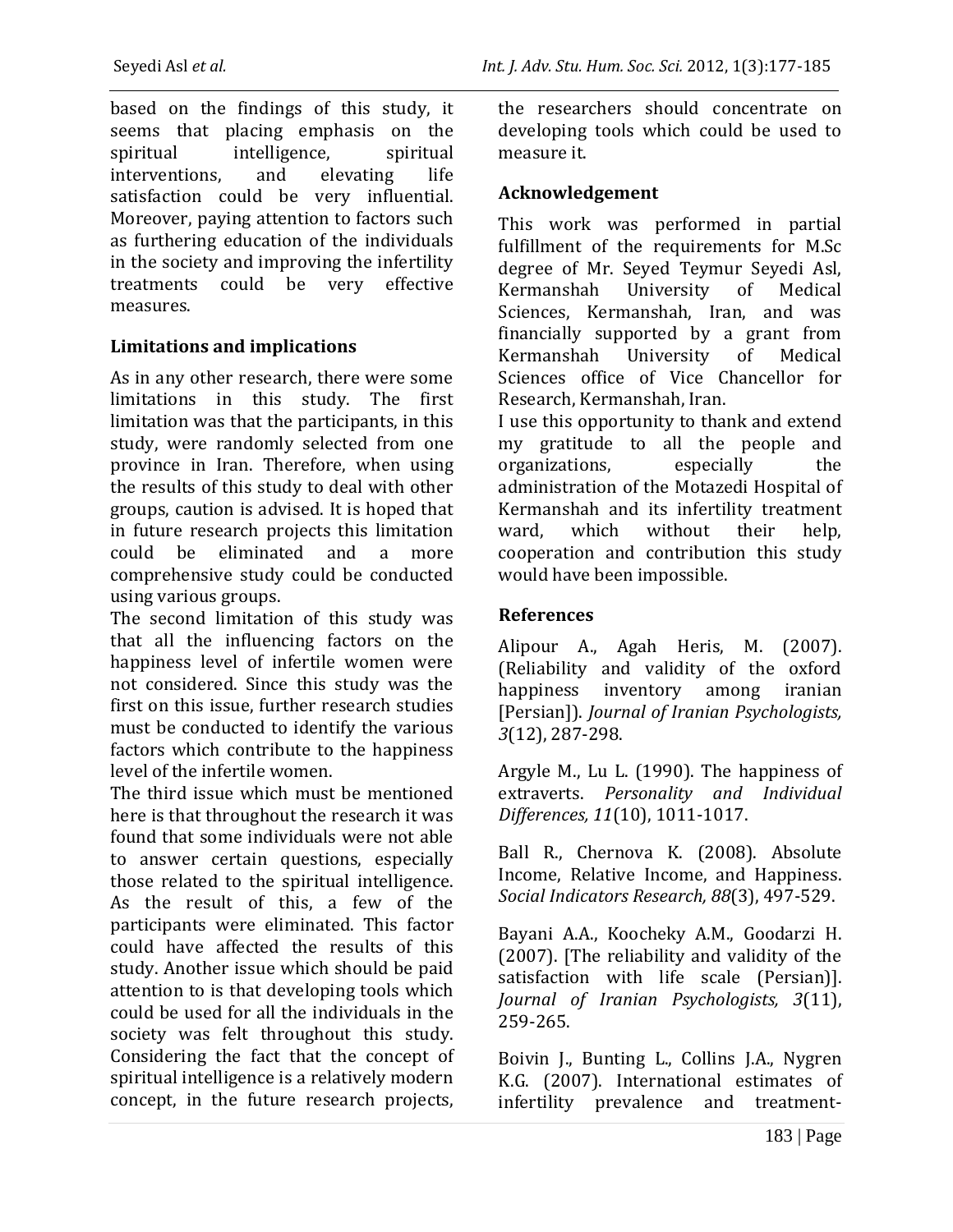seeking: potential need and demand for infertility medical care. *Human Reproduction, 22*(6), 1506-1512.

Bolghan-Abadi M., Ghofrani F., Abde-Khodaei M. (2012). Study of the Spiritual Intelligence Role in Predicting University Students' Quality of Life. *Journal of Religion and Health*, 1-7.

Brillhart, B. (2005). A study of spirituality and life satisfaction among persons with spinal cord injury. *Rehabilitation Nursing, 30*(1), 31-34.

Callan V.J., Hennessey J.F. (1988). The psychological adjustment of women experiencing infertility. *British Journal of Medical Psychology, 61*(Pt 2), 137-140.

Chen W. (2012). How Education Enhances Happiness: Comparison of Mediating Factors in Four East Asian Countries. *Social Indicators Research, 106*(1), 117- 131.

Chiaffarino F., Baldini MP.., Scarduelli C., Bommarito F., Ambrosio S., D'Orsi C, . . . Ragni G. (2011). Prevalence and incidence of depressive and anxious symptoms in couples undergoing assisted reproductive treatment in an Italian infertility department. *European Journal of Obstetrics & Gynecology and Reproductive Biology, 158*(2), 235-241.

Cuñado J., de Gracia F. (2012). Does Education Affect Happiness? Evidence for Spain. *Social Indicators Research, 108*(1), 185-196.

Diener E., Emmons R.A., Larsen R.J., Griffin S. (1985). The Satisfaction With Life Scale. *Journal of Personality Assessment, 49*(1).

Bagheri F., Akbarizadeh F., Hatami H. (2010). The relationship between nurses' spiritual intelligence and happiness in Iran. *Procedia - Social and Behavioral Sciences, 5*(0), 1556-1561.

Freizinger M., Franko D.L., Dacey M., Okun B, Domar A.D. (2010). The prevalence of eating disorders in infertile women. *Fertility and Sterility, 93*(1), 72-78.

Hall E., Burt V.K. (2012). Male fertility: psychiatric considerations. *Fertility and Sterility, 97*(2), 434-439.

Hammarberg K., Astbury J., Baker H. (2001). Women's experience of IVF: a follow-up study. *Human Reproduction, 16*(2), 374-383.

Hassanin I.M., Abd-El-Raheem T., Shahin A.Y. (2010). Primary infertility and healthrelated quality of life in Upper Egypt. *International Journal of Gynecology & Obstetrics, 110*(2), 118-121.

Hills P., Argyle M. (2002). The Oxford Happiness Questionnaire: a compact scale for the measurement of psychological well-being. *Personality and Individual Differences, 33*(7), 1073-1082.

Hosseini Dowlatabad F., Saadat S. Jahangiri S. (2013). The Relationship between religious Attitudes and Marital Satisfaction among married personnel of departments of education in Rasht City, Iran. *International Journal of Advanced Studies in Humanities and Social Science, 1*(6), 608- 615.

Jafari E., Najafi M., Sohrabi F., Dehshiri G.R., Soleymani E., Heshmati R. (2010). Life satisfaction, spirituality well-being and hope in cancer patients. *Procedia - Social and Behavioral Sciences, 5*(0), 1362-1366.

Jamilian H., Jamilian M., Doroodgar Hezaveh F. (2011). P03-496 - The comparison of mental health in fertile and infertile women. *European Psychiatry, 26, Supplement 1*(0), 1666.